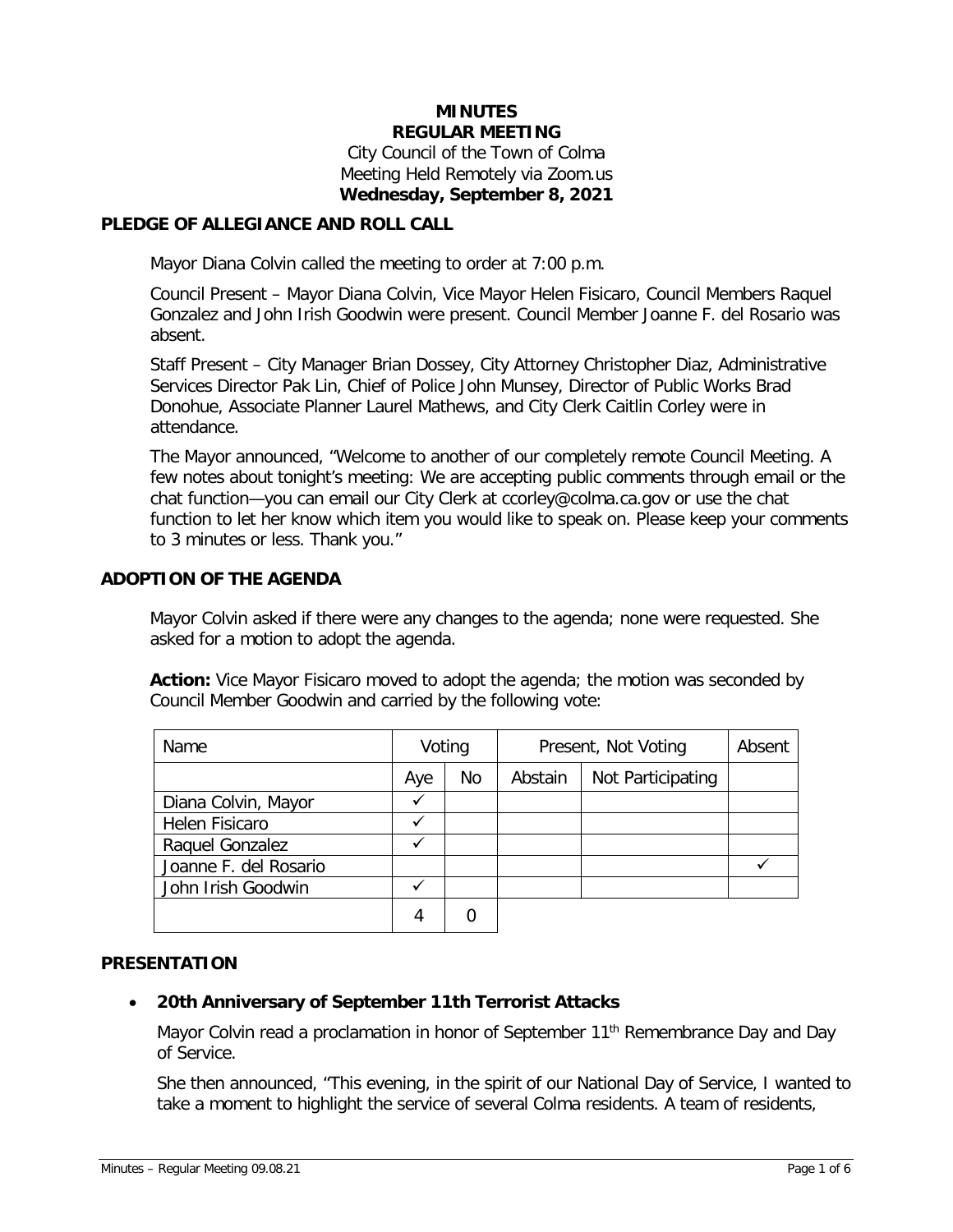lead by our very own Council Member John Goodwin, is taking part in the National First Responders Stair Climb, which is an annual event to raise awareness and bring support to First Responders who are suffering from Post Traumatic Stress Injuries (PTSI). The fundraising Stair Climb is held in San Francisco each year around the time of 9/11 in remembrance of those that gave their lives and those firefighters, police, EMS and dispatchers whose lives are forever affected by exposure to traumatic events. The money raised is used for the administration of the fund and the payment for first responders to attend PTSI programs.

Team Colma includes, John Goodwin, Martha Goodwin, Sean Goodwin, Juan Fuentes, John Tsiglieris, Margie Tsiglieris and Judy Wedekind. Together they have raised nearly \$2000 so far! We are so proud of this team, donating their time and energy to raise funds and to literally walk in the steps of our brave first responders who run towards danger in service of others. Thank you, Team Colma, for your hard work in honoring our first responders and ensuring that they have the support they need.

The past year has been a very trying time for our country, and indeed, for the world—the COVID-19 pandemic, devastating natural disasters, political and civil unrest here and abroad. It can be difficult to be hopeful in the face of all of this strife and suffering. But, as we remember the pain and fear we felt on September 11, 2001, I hope we can also embody the bravery and unity that Americans displayed that day. In honor of those lives lost and sacrifices made, let's face our current obstacles with that same courage and strength of character, as we work together as Americans and as citizens of the world, to ensure a bright future for the next generation."

# • **Ovarian Cancer and Prostate Cancer Awareness Month**

The Mayor read proclamations in honor of September as Ovarian Cancer and Prostate Cancer Awareness Month.

# • **Honor Roll Students Recognition:**

The Mayor stated, "The Town of Colma is extremely proud of its young people and their academic achievements. Tonight, we are celebrating some of the bright students who have made the honor roll at their schools. We have prepared some gifts in recognition of their success: A certificate of their achievement, a Colma pen, Colma folder, Colma facemask and a \$10 gift card to Target! Congratulations to these hardworking students and their families:

- o Victor Hugo Bautista
- o Daniel Ramirez
- o Elaina Gonzalez
- o Mia Myvett
- o Liana Myvett
- o Mikki M. Catimbang
- o Vernice Wang
- o Miguel A. Navarro Jr
- o Brighton Ramos Meraz

# **PUBLIC COMMENTS**

Mayor Colvin opened the public comment period at 7:17 p.m. and seeing no one request to speak, she closed the public comment period.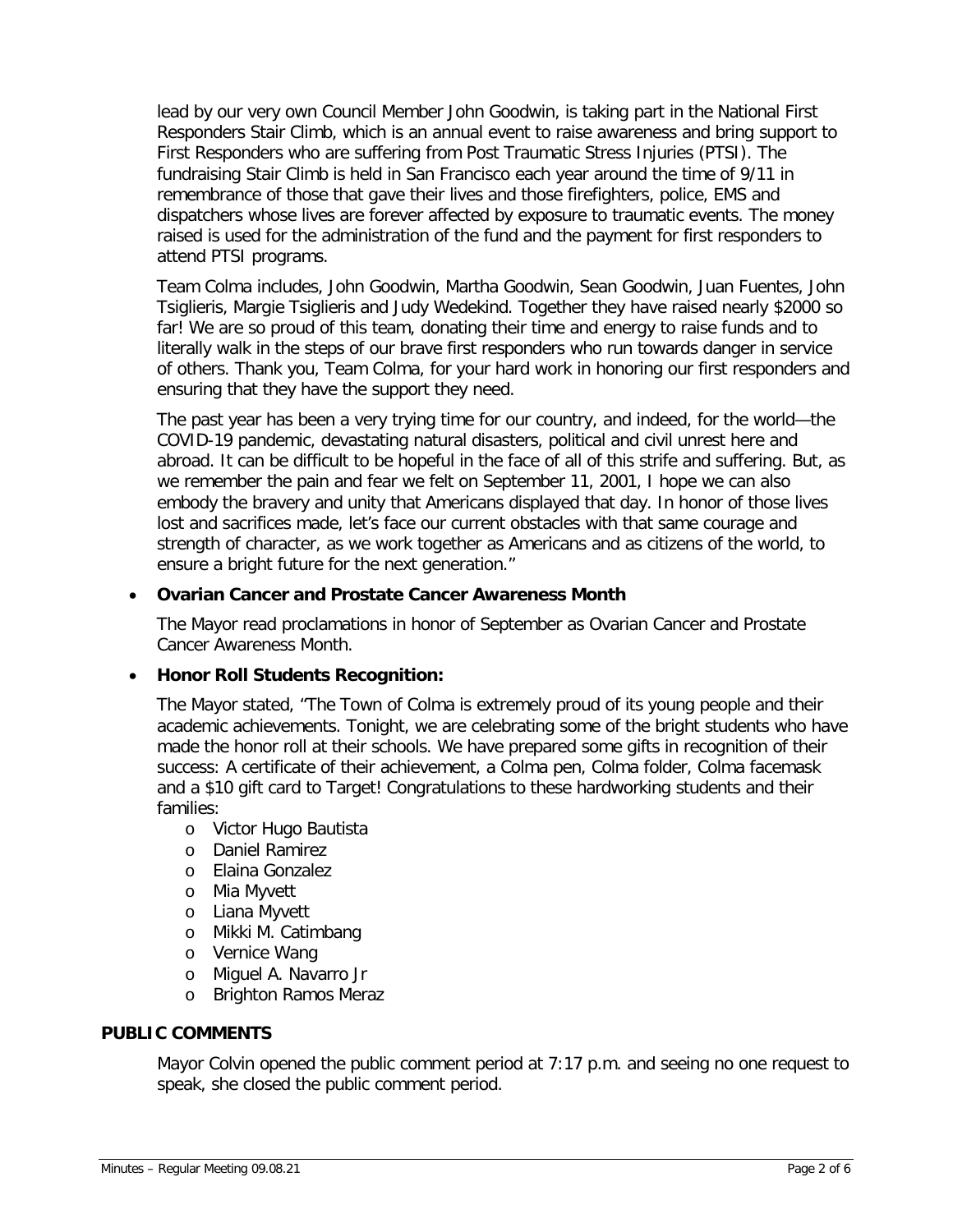# **CONSENT CALENDAR**

- 1. Motion to Accept the Minutes from the August 25, 2021 Regular Meeting.
- 2. Motion to Approve Report of Checks Paid for August 2021.
- 3. Motion to Adopt a Resolution Approving a Memorandum of Understanding Between San Mateo County and the Town of Colma, Authorizing San Mateo County to Operate the Edible Food Recovery Program Within the Town of Colma.

**Action:** Council Member Gonzalez moved to approve the consent calendar items #1 through 3; the motion was seconded by Council Member Goodwin and carried by the following vote:

| Name                  | Voting |    | Present, Not Voting |                   | Absent |
|-----------------------|--------|----|---------------------|-------------------|--------|
|                       | Aye    | No | Abstain             | Not Participating |        |
| Diana Colvin, Mayor   |        |    |                     |                   |        |
| Helen Fisicaro        |        |    |                     |                   |        |
| Raquel Gonzalez       |        |    |                     |                   |        |
| Joanne F. del Rosario |        |    |                     |                   |        |
| John Irish Goodwin    |        |    |                     |                   |        |
|                       | 4      | 0  |                     |                   |        |

# **PUBLIC HEARING**

# **4. 1687 AND 1773 MISSION ROAD U-HAUL RENTAL - CONDITIONAL USE PERMIT**

Associate Planner Laurel Mathews presented the staff report. Mayor Colvin opened the public comment period at 7:26 p.m. Applicant Phillip Weaver made a comment. The Mayor closed the public comment period. Council discussion followed.

Council requested that condition 3(c) be amended to include the following language: "In the event the Town receives complaints regarding on-street parking and/or blocking of the roadway or driveways in the area associated with the use granted by this use permit, the permittee shall be required to modify its business practices to avoid any on-street parking and blocking of the roadway or driveways to the satisfaction of the City Planner. The City Council retains the right to modify any condition of approval and/or consider any impacts from this use in a future hearing on the use permit." Council also requested the following new condition be added to the resolution: "The permittee shall be required to provide clear signage and delineation, to the satisfaction of the City Planner, to clearly mark the applicable parking locations for the U-Haul trucks on the property site so potential customers know where to park the U-Haul truck upon return."

**Action:** Vice Mayor Fisicaro moved to Adopt a Resolution Approving a Conditional Use Permit to Allow a U-Haul Rental Business With Key, Paperwork, and After-Hours Drop-Off at 1687 Mission Road and Parking of Up to 8 Cargo Vans and Small Box Trucks at 1773 Mission Road (APN: 010-142-050, 010-423-040) Pursuant to CEQA Guideline 15301, Class 1(A), with the requested changes; the motion was seconded by Council Member Goodwin and carried by the following vote: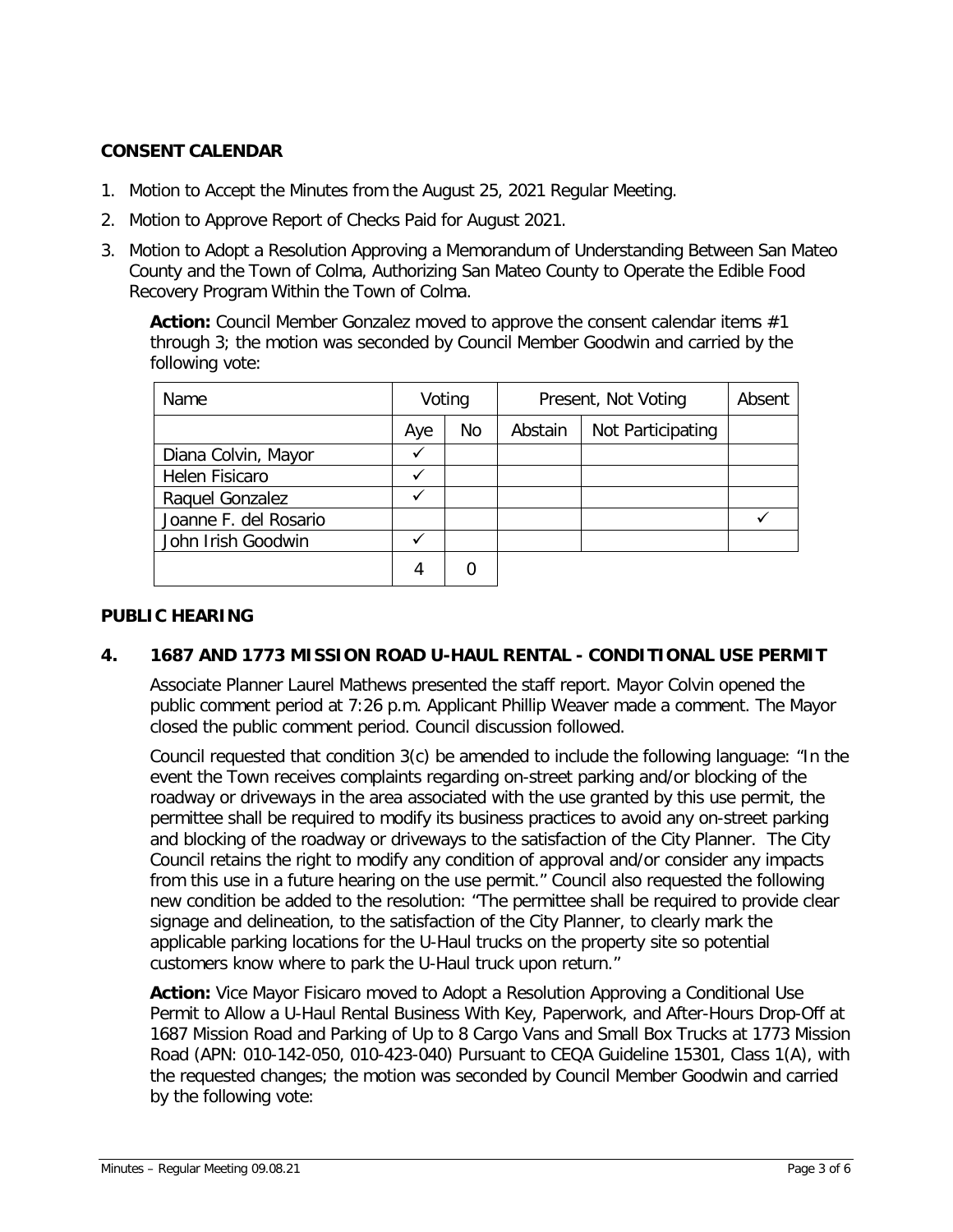| Name                  | Voting |    | Present, Not Voting |                   | Absent |
|-----------------------|--------|----|---------------------|-------------------|--------|
|                       | Aye    | No | Abstain             | Not Participating |        |
| Diana Colvin, Mayor   |        |    |                     |                   |        |
| <b>Helen Fisicaro</b> |        |    |                     |                   |        |
| Raquel Gonzalez       |        |    |                     |                   |        |
| Joanne F. del Rosario |        |    |                     |                   |        |
| John Irish Goodwin    |        |    |                     |                   |        |
|                       | 4      | O  |                     |                   |        |

### **NEW BUSINESS**

# **5. CONTRACT FOR BODY WORN CAMERAS, IN CAR CAMERAS, TASERS & RELATED CLOUD-BASED SERVICES**

Chief of Police John Munsey presented the staff report. Mayor Colvin opened the public comment period at 7:55 p.m. and seeing no one request to speak, she closed the public comment period. Council discussion followed.

**Action:** Council Member Goodwin moved to Adopt a Resolution Approving and Authorizing the City Manager to Execute a Sole Source Contract with Axon to Purchase and Maintain Body Worn Cameras, in Car Cameras, Tasers and Related Cloud-Based Services; the motion was seconded by Council Member Gonzalez and carried by the following vote:

| Name                  | Voting |    | Present, Not Voting |                   | Absent |
|-----------------------|--------|----|---------------------|-------------------|--------|
|                       | Aye    | No | Abstain             | Not Participating |        |
| Diana Colvin, Mayor   |        |    |                     |                   |        |
| Helen Fisicaro        |        |    |                     |                   |        |
| Raquel Gonzalez       |        |    |                     |                   |        |
| Joanne F. del Rosario |        |    |                     |                   |        |
| John Irish Goodwin    |        |    |                     |                   |        |
|                       | 4      |    |                     |                   |        |

# **6. FY 2021-22 NON-PROFIT GRANT FUNDING**

Mayor Colvin announced that to comply with Government Code section 1090, she would ask that any Council Members that serve as a board member or employee for any organization that is being considered for this item to please disclose that now. Council Member Goodwin stated that he had previously served on the board for the Daly City Public Library Associates but was no longer on the board; he believed he was allowed to participate in this item, but wanted to be transparent about his past association with the organization. City Attorney Christopher Diaz agreed that Council Member Goodwin was fine to participate, as he is no longer serving on the board.

Administrative Technician Darcy De Leon presented the staff report. Mayor Colvin opened the public comment period at 7:55 p.m. The following people spoke:

- ALLICE Nan Santiago, President of ALLICE
- Cody Locklear, Daly City Peninsula Partnership Collaborative
- Patricia deVere, Daly City Public Library Associates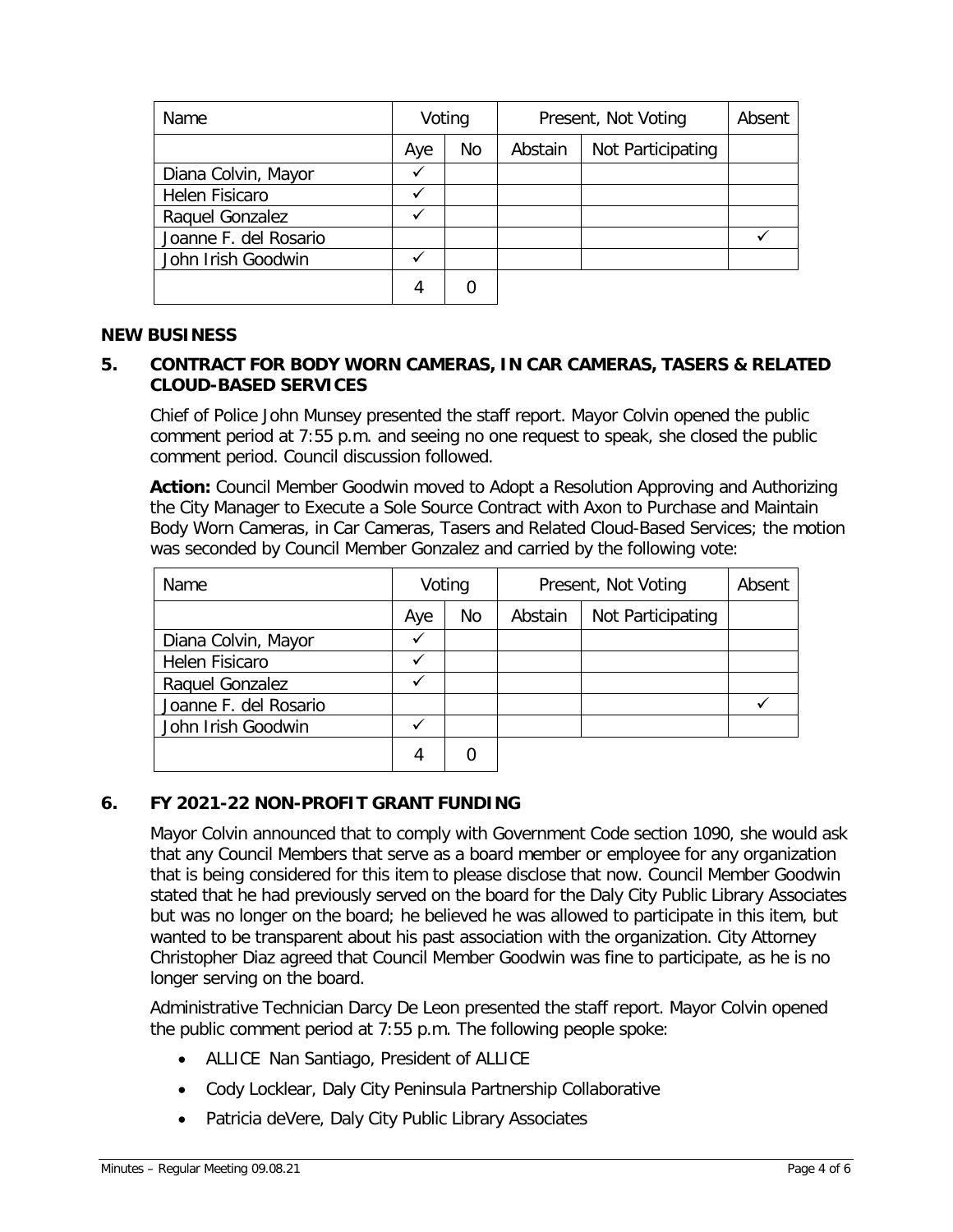- Laura Fanucchi, HIP Housing
- Ariel Cherbowsky Corkidi, Director of San Bruno Mountain Watch
- Sandie Arnott, North Peninsula Food Pantry and Dining Center of Daly City
- Christine Kohl-Zaugg, Executive Director of Sustainable San Mateo County submitted a written statement, which was read aloud.

The Mayor closed the public comment period at 8:35 p.m. Council discussion followed. Council made several changes to the staff recommended funding amounts, which are marked in red below:

| Grantee                                                     | <b>Grantee Request</b><br>FY 2021-22 | <b>Staff Proposed</b><br><b>Grant Amount</b> | Approved<br><b>Funding</b> |  |
|-------------------------------------------------------------|--------------------------------------|----------------------------------------------|----------------------------|--|
| AbilityPath (Community<br>Gatepath)                         | \$7,500                              | \$6,500                                      | \$6,500                    |  |
| <b>ALLICE</b>                                               | \$1,500                              | \$1,500                                      | \$1,500                    |  |
| Clinic by the Bay                                           | \$8,000                              | \$4,000                                      | \$4,000                    |  |
| <b>CORA</b>                                                 | \$10,000                             | \$5,000                                      | \$5,000                    |  |
| Daly City Peninsula Partnership<br>Collaborative            | \$25,000                             | \$15,000                                     | \$15,000                   |  |
| Daly City Public Library<br>Associates                      | \$5,220                              | \$5,220                                      | \$5,220                    |  |
| Daly City Youth Health Center                               | \$20,000                             | \$6,000                                      | \$6,000                    |  |
| Human Investment Project, Inc.<br>(HIP Housing)             | \$5,000                              | \$5,000                                      | \$5,000                    |  |
| LifeMoves                                                   | \$5,000                              | \$4,000                                      | \$4,000                    |  |
| North Peninsula Food Pantry &<br>Dining Center of Daly City | \$15,000                             | \$15,000                                     | \$17,000                   |  |
| Ombudsman Services SMC                                      | \$3,000                              | \$2,000                                      | \$2,500                    |  |
| <b>Operation Santa Claus</b>                                | \$1,500                              | \$1,500                                      | \$2,000                    |  |
| Peninsula Volunteers, Inc. Meals<br>on Wheels               | \$10,000                             | \$5,000                                      | \$5,500                    |  |
| San Bruno Mountain Watch                                    | \$3,500                              | \$2,000                                      | \$2,500                    |  |
| Sitike Counseling Center                                    | \$8,000.                             | \$6,500                                      | \$6,500                    |  |
| <b>SMC Community College</b><br>Foundation                  | \$5,000                              | \$4,000                                      | \$4,000                    |  |
| SMC Jobs for Youth                                          | 4,000                                | \$3,000                                      | \$3,000                    |  |
| <b>SMC Pride Center</b>                                     | \$3,000                              | \$3,000                                      | \$3,000                    |  |
| Sustainable San Mateo County                                | \$5,000                              | \$1,000                                      | \$1,000                    |  |
| <b>TOTALS</b>                                               | \$145,220                            | \$95,220                                     | \$99,220                   |  |

**Action:** Vice Mayor Fisicaro moved to Adopt a Resolution Determining Eligibility for Grant Funding, Approving Grants to Eligible Organizations, Finding That Each Approved Grant Serves a Public Purpose, and Authorizing Contracts with Each Eligible Organization for the Use of Town Funds; the motion was seconded by Council Member Gonzalez and carried by the following vote: